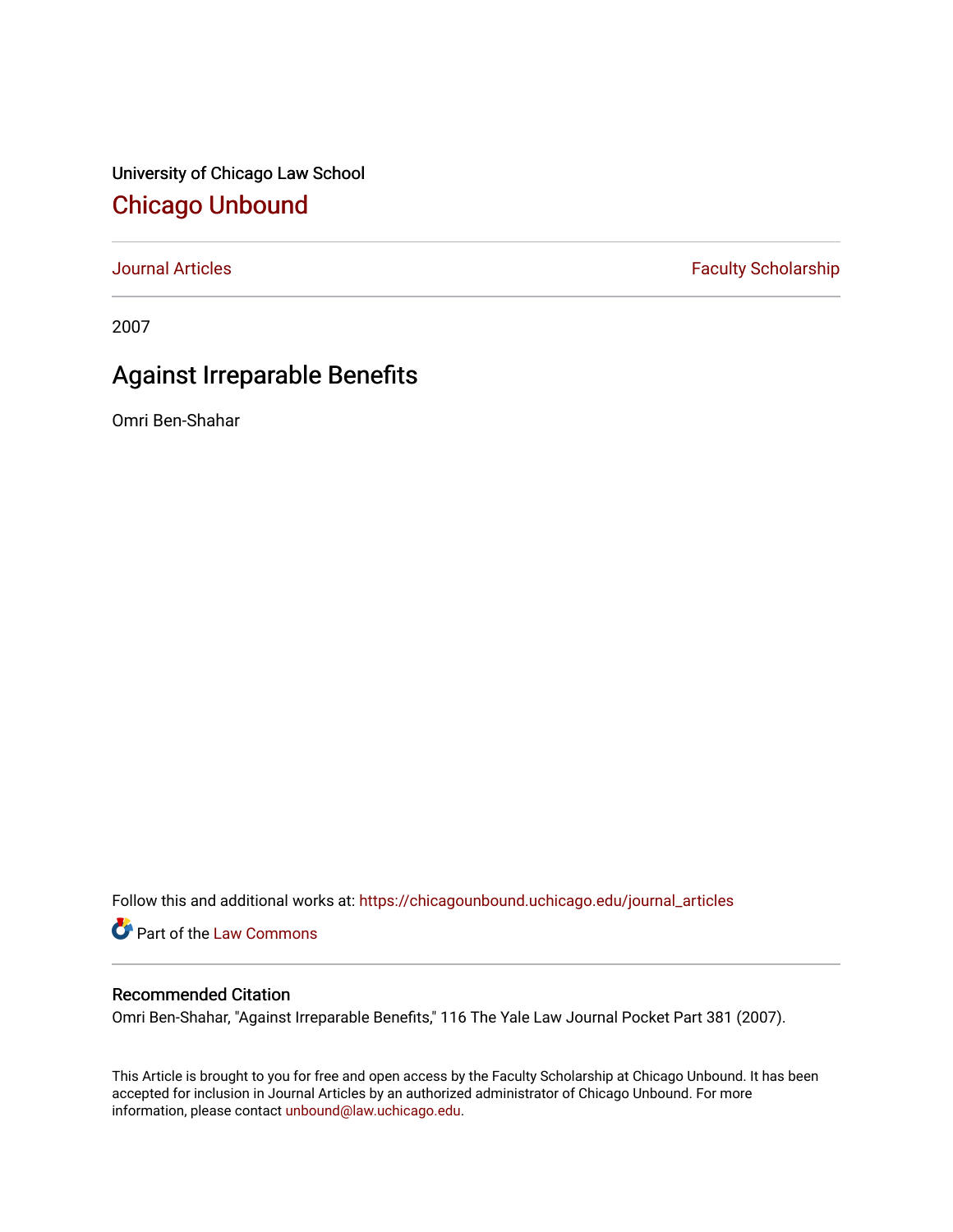## THE YALE LAW JOURNAL POCKET PART

### Omri Ben-Shahar

### Against Irreparable Benefits

In a recent essay in The Yale Law Journal,<sup>1</sup> Douglas Lichtman argues that courts considering preliminary injunctions should account for irreparable benefits in addition to irreparable harms. This is a provocative idea. If a preliminary injunction harms one party but benefits the other, and if both effects are equally difficult to subsequently undo, why focus on one effect (harm) and ignore the other (benefit)? There is a compelling geometric validity to this symmetry observation. But is this a valuable "flipping" exercise? Does it shed a new light and provide useful insight into the law of injunctions?

In this Response I want to suggest that the case for irreparable benefits is valid, but perhaps overstated. I have no quibble with the claim that  $if$  there are irreparable benefits, and if they are indeed overlooked, the legal doctrine ought to be corrected. But I am less sure that the existence of irreparable benefits is prevalent, and I am even less sure that they are systematically overlooked. Let me explain.

#### i. are there irreparable benefits?

Consider this scenario: the plaintiff has a patent, the defendant allegedly infringes it, and the plaintiff seeks a preliminary injunction. The plaintiff's harm if the court wrongfully denies the injunction is the profit he might lose when the defendant competes with him. That harm is speculative because its measurement requires a counterfactual—a court in the future will have to figure out how much more the plaintiff would have sold but for the competition. On the other hand, the defendant's benefit if the injunction is temporarily denied is the profit he will in fact enjoy by competing. The profit is not based on any counterfactual. It is ascertained on the basis of the actual sales

<sup>1.</sup> Douglas Lichtman, Irreparable Benefits, 116 YALE L.J. 1284 (2007).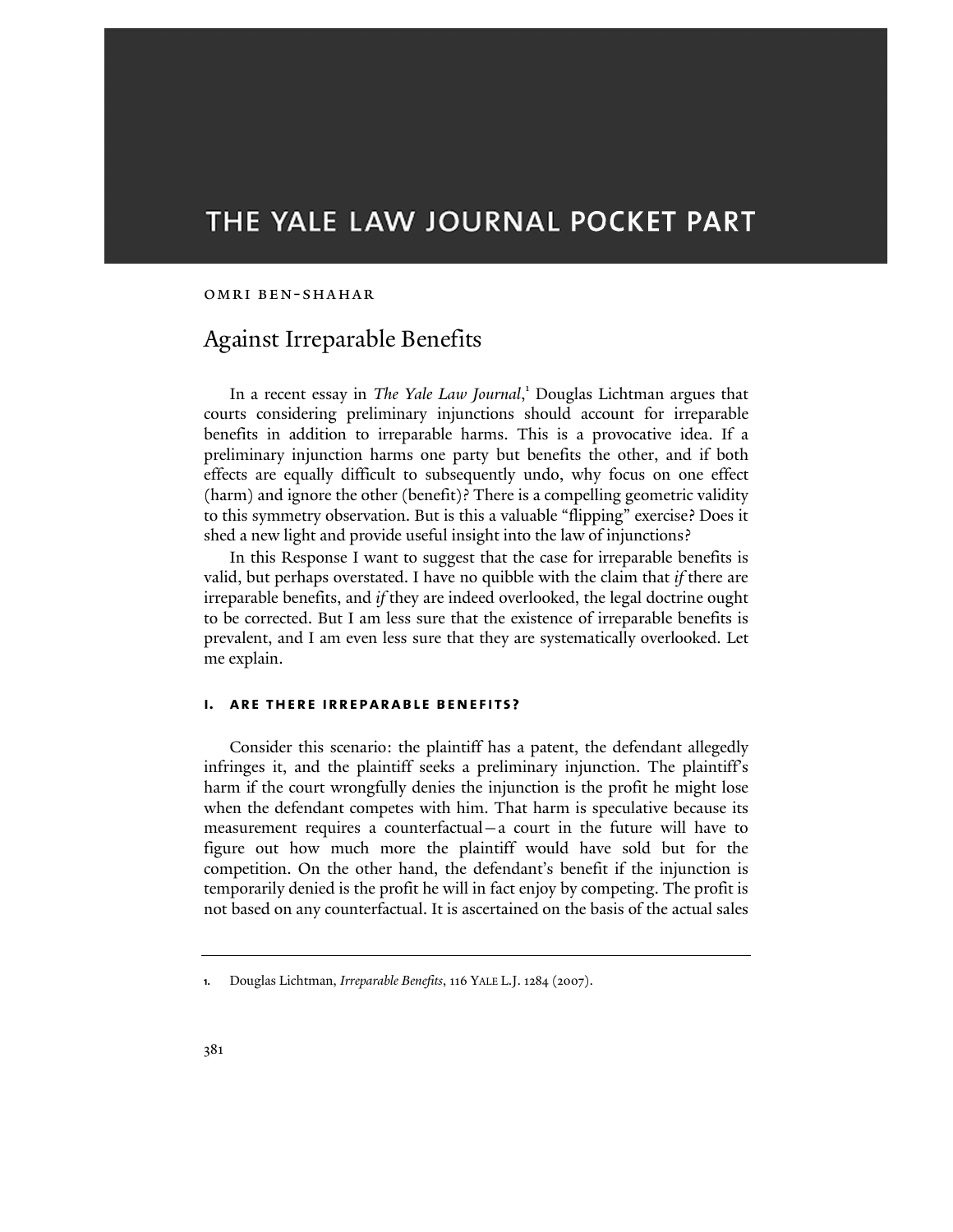that the defendant enjoyed in the interim. This is a standard restitution, or disgorgement-of-benefit remedy. Lichtman too recognizes that "[s]ales forsaken, for instance, are hard to measure because it is difficult to run the necessary counterfactual. Sales unlawfully made, by contrast, can often be easily disgorged, namely by taking away the undeserved cash."<sup>2</sup> In such cases, therefore, the defendant's benefits from an erroneous denial of preliminary injunctive relief are not irreparable.

Sometimes, it is true, courts cannot measure benefits so easily. Lichtman uses the example of the benefit enjoyed by an infringer who saves the cost of inventing around a patent. That defendant's benefit cannot be measured by "the undeserved cash" he earns from infringement because some of that cash is legitimate profit. Instead, the benefit is equal to the increment of the infringer's profit that he could not have earned by other, non-infringing means. In this example, a purely benefit-based recovery would be difficult to assess, and the benefits would therefore be irreparable.

This is a valid analytical point, but does it really come into play in the context of preliminary relief? At the preliminary relief stage, the benefit that the defendant enjoys is the continued activity during the period of trial, whether measured by cash from sales or by freedom to continue to develop a product. And those interim-stage activities are distinct from the costs of invention inputs, choice of products, and the like, which accrued prior to the dispute. The defendant will squander these invention and productdevelopment costs anyway, once a permanent injunction is issued. Allowing the defendant to continue with the activity in the interim stage may create some additional short term benefits for the defendant, but it is hard for me to imagine that this incremental gain would have a fundamental ex ante effect on the defendant's innovation incentives.

My first point, then, is that the asymmetry in existing law between harms and benefits may be a product of a systematic difference in measurement difficulty. Harms are more important because they are generally harder to measure after an erroneous decision regarding preliminary relief.

### ii. are benefits overlooked?

Even assuming that courts should consider irreparable benefits, I believe they already do consider them, despite the seemingly asymmetric, harmfocused doctrine. This is an objection that Lichtman anticipates<sup>3</sup> but does not find convincing. So let me try to articulate it more persuasively.

<sup>2.</sup> Id.

<sup>3.</sup> Id.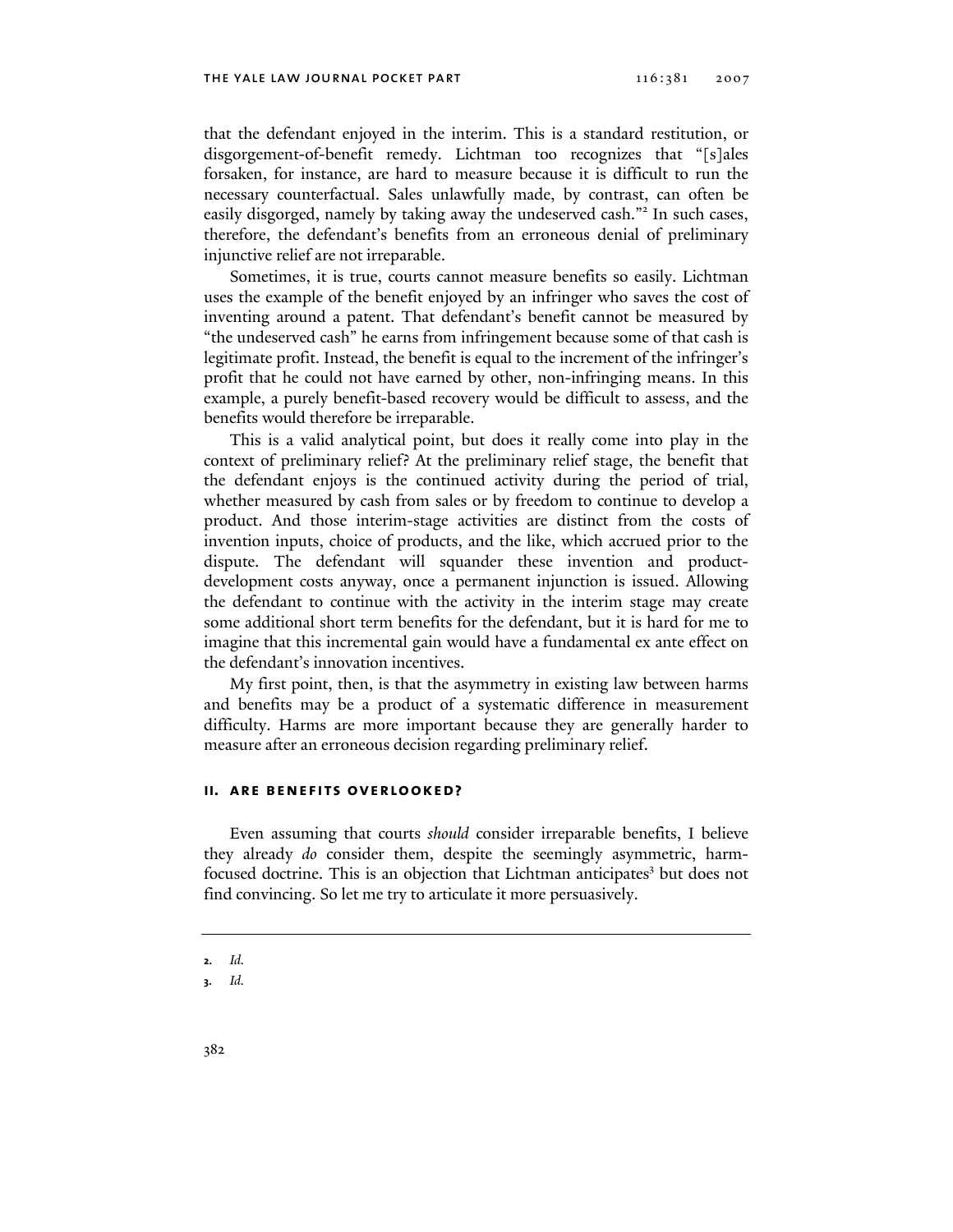#### against irreparable benefits

If an injunction is issued, the defendant is harmed. By how much? By however much he is worse off relative to the situation in which the injunction is denied. That is, the defendant is injured by the amount of benefit that he would otherwise enjoy, if he were allowed to continue with the activity enjoined. The harm, then, is the forgone benefit. Why count it twice?

The same is true for the plaintiff: if an injunction is denied, the plaintiff's injury is the benefit he would have enjoyed had an injunction been granted—a benefit that is now forgone. For each side, then, the harm is defined as the difference between two states: injunction and no injunction. Since all that is measured is this difference, it need only be measured once. As a matter of definition, benefits are already accounted for.

To illustrate, suppose a plaintiff-patentee will earn \$100 from sales if an injunction is granted (maintaining his monopoly) but only \$40 if an injunction is denied and the defendant is allowed to compete. Suppose also that if allowed to compete, the defendant will earn \$25 (but \$0 otherwise, if an injunction is issued). Thus, an injunction would benefit plaintiff by \$60 (raising his profit from \$40 to \$100) and would harm defendant by \$25. A denial of the injunction would benefit the defendant by \$25 and harm the plaintiff by \$60. Under the traditional practice of comparing harms, we need to compare the plaintiff's harm of \$60 with the defendant's harm of \$25 (and check to what extent these harms are irreparable). I am worried that the proposal for counting benefits amounts to making this exact comparison twice.

Lichtman, as I said, recognizes this double-counting objection, but he argues that it is answered by a more complete understanding of the effects of errors. A denial of injunction, if erroneous, may cause irreparable harm to the plaintiff-patentee and afford an irreparable benefit to the defendant-infringer. The most important irreparable harm is the reduced gain from the plaintiff's innovation, measured by the added profits that the plaintiff would have made in the interim phase. This incremental diminution in payoff affects the plaintiff's incentive to innovate. The most important irreparable benefits of an erroneous denial are the profit the defendant now enjoys or the freedom he has to continue his infringing research. This payoff also has an effect on the defendant's choice of research projects because it reduces his need to invent around a patent.

These are important observations that sometimes elude courts, namely, that the distributive effect of an injunction-or-denial decision, perhaps even in the interim stage, might have ex ante effects, such as on the incentives to innovate and to choose projects. The ex ante effects of post-injunction (or postdenial) reallocations surely ought to factor in to the decision whether to grant or deny an injunction. But the way to factor them in is not by counting benefits. Rather, it is by conceptually understanding harm to embody these more subtle precautionary actions that parties might take to avoid an even